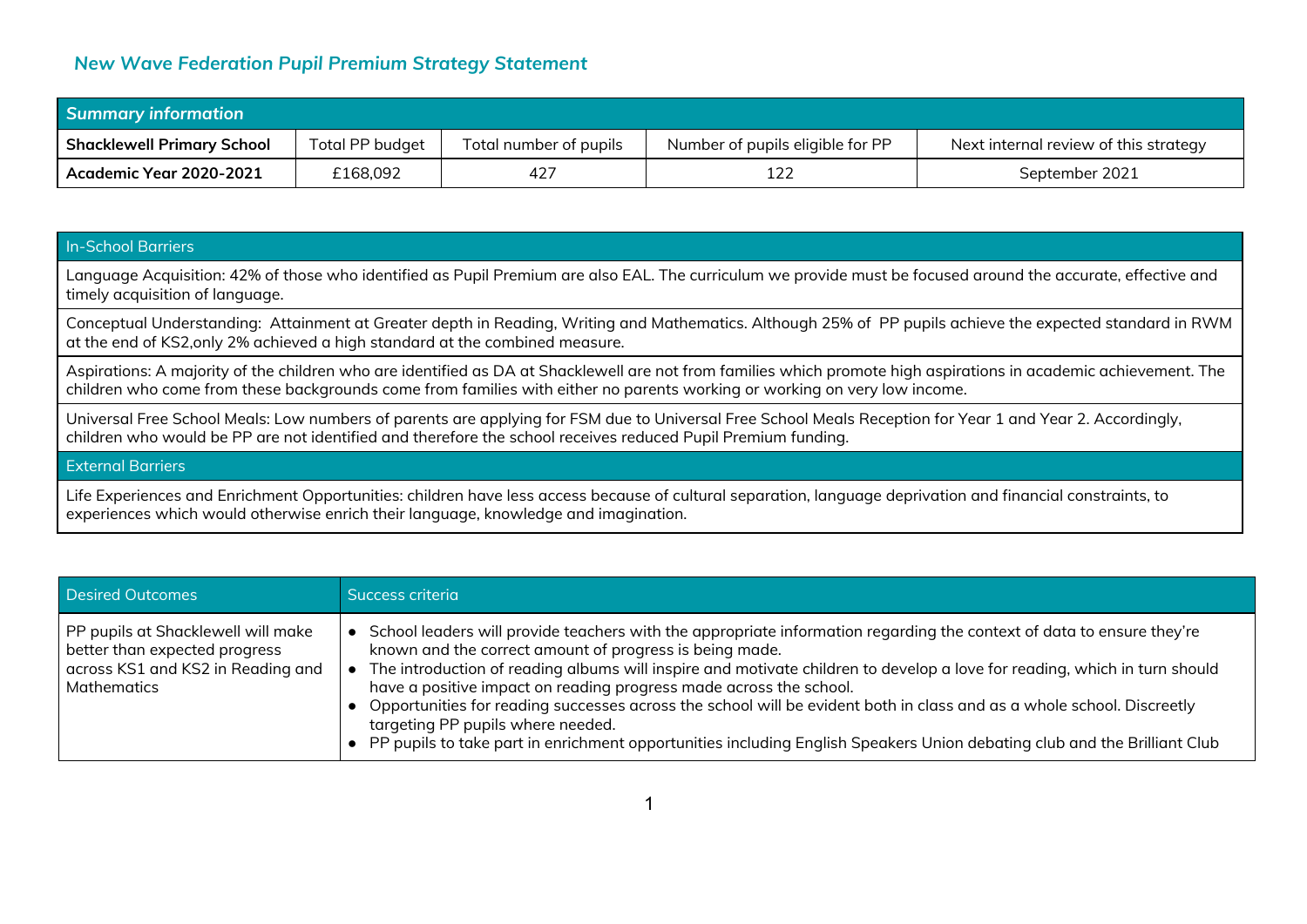|                                                                                                                                                                                                                                                                   | A whole school priority focused on vocabulary acquisition will support all learners to articulate themselves with a wider<br>range of vocabulary in different contexts<br>• School assessment systems will ensure early identification of children who are not making progress.                                                                                                                                                                                                                                                                                                                                                                                                  |
|-------------------------------------------------------------------------------------------------------------------------------------------------------------------------------------------------------------------------------------------------------------------|----------------------------------------------------------------------------------------------------------------------------------------------------------------------------------------------------------------------------------------------------------------------------------------------------------------------------------------------------------------------------------------------------------------------------------------------------------------------------------------------------------------------------------------------------------------------------------------------------------------------------------------------------------------------------------|
| To ensure children at Shacklewell<br>are exposed to a nurturing and<br>enriching curriculum, which<br>stimulates, promotes, and allows for<br>higher engagement levels, whilst<br>also closing gaps between peers<br>through offering shared life<br>experiences. | Enrichment opportunities for foundation subjects will take place for every class at least once a term.<br>$\bullet$<br>Teachers are coached and supported when planning, to provide inspiring lessons that will capture a child's love of<br>learning.<br>CPD will be offered to staff through insets and tailored coaching sessions, on how to motivate and inspire DA and PP<br>$\bullet$<br>pupils where needed, in order to close learning gaps with their peers.<br>• School environments, special visitors and topic days will promote a love of learning, allowing children to share special<br>school experiences with each other and build on prior knowledge together. |
| An increased number of parents<br>apply for pupil premium grant<br>funding across EYFS and KS1.                                                                                                                                                                   | • School strategies ensure parents are aware of how to apply for pupil premium funding and are supported to complete their<br>application.<br>The 2 Year Old Provision remains exclusively for families from disadvantaged backgrounds<br>$\bullet$<br>Children attend the 2 year Old Provision are prioritised for Nursery places.<br>Through support for DAdv families during the period of registration in EYFS, the numbers of children eligible for PPG<br>children will increase.<br>Continued partnership with the Hackney CAMHS alliance to build resilience for parents and families.                                                                                   |
| To provide an environment at<br>Shacklewell which enriches pupils<br>lives by promoting high aspirations,<br>a sense of belonging and academic<br>achievement and understanding for<br>all children.                                                              | • School leaders will review the enrichment activities focused on raising the attainment and aspirations of key groups of<br>children, including those whose attendance is below national standards.<br>Children who identify as PP will exceed the national and local averages<br>• Whole school enrichment trips and visitors ensure children's exposure to the wider aspects of British cultural life.<br>• A robust curriculum which emphasises the strengths the knowledge required to unlock the shared cultural touch points of<br>British life will enhance all pupils aspirations.                                                                                      |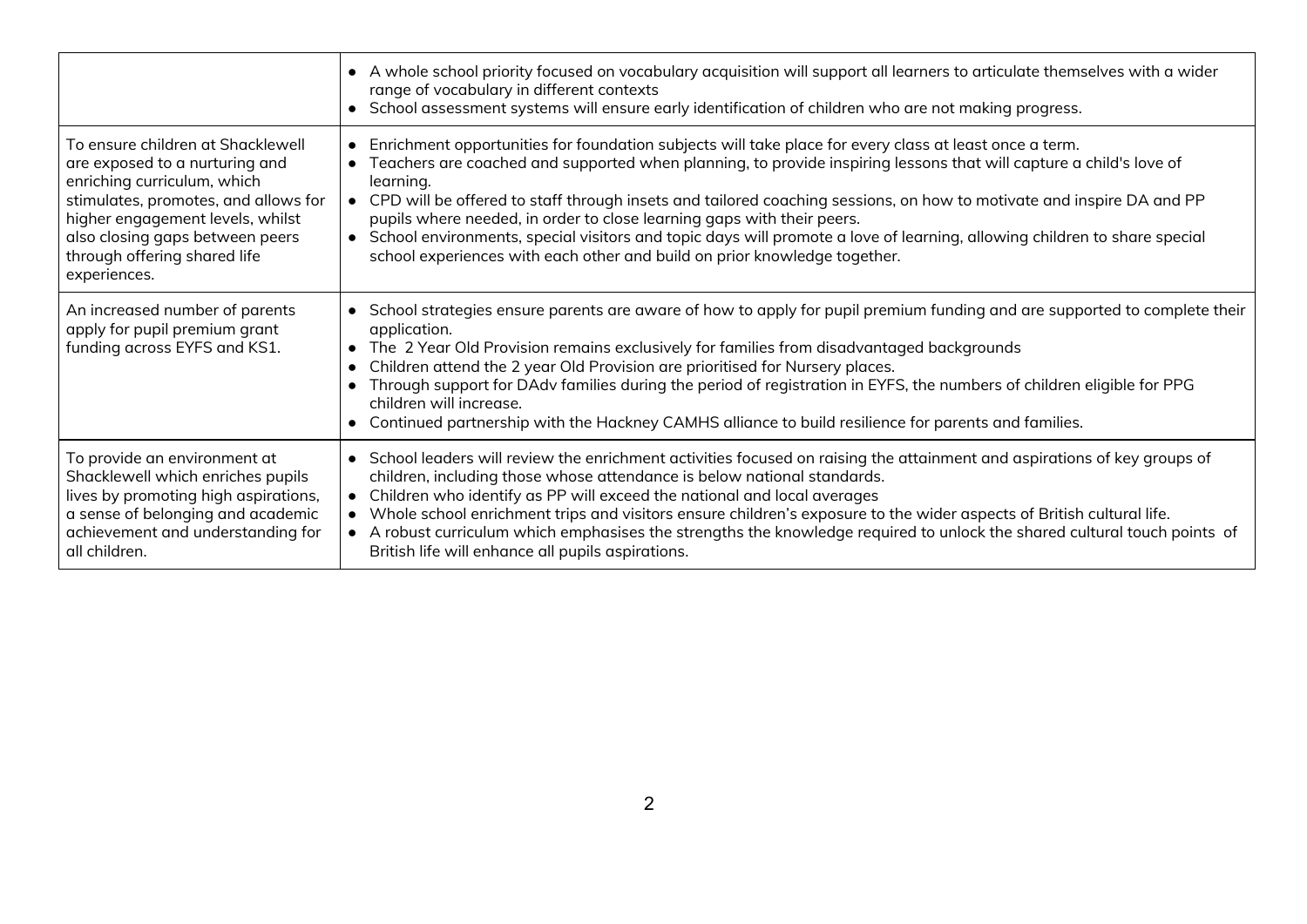| <b>Planned Expenditure</b>                                                                                                                |                                                                                                                                                                                                                                                                                                                                                                                                                                                                                                                                                                                                                                                                                                                                                                                                                                                                                                                                                                                                                                                                                                                                                                                               |                                                                                                                                                                                                                                                                 |                                                                                                                                                                                                                                                                                                                                                                                                                                                                                                                                                                                                                                                                                                                                                                                                                                                                                                                                                   |                                      |              |
|-------------------------------------------------------------------------------------------------------------------------------------------|-----------------------------------------------------------------------------------------------------------------------------------------------------------------------------------------------------------------------------------------------------------------------------------------------------------------------------------------------------------------------------------------------------------------------------------------------------------------------------------------------------------------------------------------------------------------------------------------------------------------------------------------------------------------------------------------------------------------------------------------------------------------------------------------------------------------------------------------------------------------------------------------------------------------------------------------------------------------------------------------------------------------------------------------------------------------------------------------------------------------------------------------------------------------------------------------------|-----------------------------------------------------------------------------------------------------------------------------------------------------------------------------------------------------------------------------------------------------------------|---------------------------------------------------------------------------------------------------------------------------------------------------------------------------------------------------------------------------------------------------------------------------------------------------------------------------------------------------------------------------------------------------------------------------------------------------------------------------------------------------------------------------------------------------------------------------------------------------------------------------------------------------------------------------------------------------------------------------------------------------------------------------------------------------------------------------------------------------------------------------------------------------------------------------------------------------|--------------------------------------|--------------|
| Academic Year                                                                                                                             | 2020-2021                                                                                                                                                                                                                                                                                                                                                                                                                                                                                                                                                                                                                                                                                                                                                                                                                                                                                                                                                                                                                                                                                                                                                                                     |                                                                                                                                                                                                                                                                 |                                                                                                                                                                                                                                                                                                                                                                                                                                                                                                                                                                                                                                                                                                                                                                                                                                                                                                                                                   |                                      |              |
|                                                                                                                                           | 1. Quality of Teaching for All                                                                                                                                                                                                                                                                                                                                                                                                                                                                                                                                                                                                                                                                                                                                                                                                                                                                                                                                                                                                                                                                                                                                                                |                                                                                                                                                                                                                                                                 |                                                                                                                                                                                                                                                                                                                                                                                                                                                                                                                                                                                                                                                                                                                                                                                                                                                                                                                                                   |                                      |              |
| Desired<br>outcome                                                                                                                        | Chosen action / approach                                                                                                                                                                                                                                                                                                                                                                                                                                                                                                                                                                                                                                                                                                                                                                                                                                                                                                                                                                                                                                                                                                                                                                      | What is the evidence and<br>rationale for this choice?                                                                                                                                                                                                          | How will you ensure it is<br>implemented well?                                                                                                                                                                                                                                                                                                                                                                                                                                                                                                                                                                                                                                                                                                                                                                                                                                                                                                    | Staff lead                           | Review cycle |
| PP pupils at<br>Shacklewell<br>will make<br>better than<br>expected<br>progress<br>across KS1<br>and KS2 in<br>Reading and<br>Mathematics | • Small focus groups with PP children will<br>ensure activities are structured effectively<br>to promote incremental and secure<br>progress for all.<br>• CPD sessions for all staff will be shaped by<br>current research to enhance the curriculum<br>offer for all children.<br>• In school data and class profiling ensure<br>that all adults know the next steps for all<br>children, but especially those who are PP.<br>• Reading albums for Y3-Y6 students will<br>enable them to showcase their reading<br>journey and enhance their identity as<br>readers.<br>• Class teachers are aware of specific<br>groups (PP) where reading progress has<br>stagnated and will ensure those children<br>are a focus in terms of reading albums<br>being monitored and celebrated.<br>• Providing specific children or groups of<br>children with a range of books of their<br>choice to enhance the chances and<br>opportunities for them to read high-quality<br>and language-rich texts.<br>• HA and MA focus group will be known to<br>SLT and teachers and will become a focus<br>when conducting book looks, assessment<br>weeks (results and gap analysis) and<br>lesson observations. | Tracking intervention<br>groups from the previous<br>academic years has<br>shown hugely positive<br>gains made by targeted<br>children including those<br>with PP.<br>The attainment and<br>progress of the MA and<br>HA from KS1 to KS2 was<br>below expected. | • Identify children who can make<br>accelerated progress through<br>half termly tracking and ensure<br>their sustained progress through<br>regular formative and summative<br>assessment.<br>• Subject leader monitoring<br>quarantees that classroom<br>teaching is of the highest<br>standard and is supporting those<br>PP children to make progress in<br>line with their peers.<br>Intervention impact reviews will<br>identify those interventions that<br>are highly successful for pupils<br>and replicate the best practice<br>across the school.<br>Pupil attainment review meetings<br>$\bullet$<br>will have a clear focus on<br>progress for PPG progress to<br>ensure teacher accountability<br>Using the results of the PIRA test<br>$\bullet$<br>and the children's prior<br>attainment, teachers use gap<br>analysis of specific groups in<br>order to address misconceptions,<br>which in turn will be monitored<br>by leaders. | <b>IHT</b><br><b>AHT</b><br>EL<br>PL | Half termly  |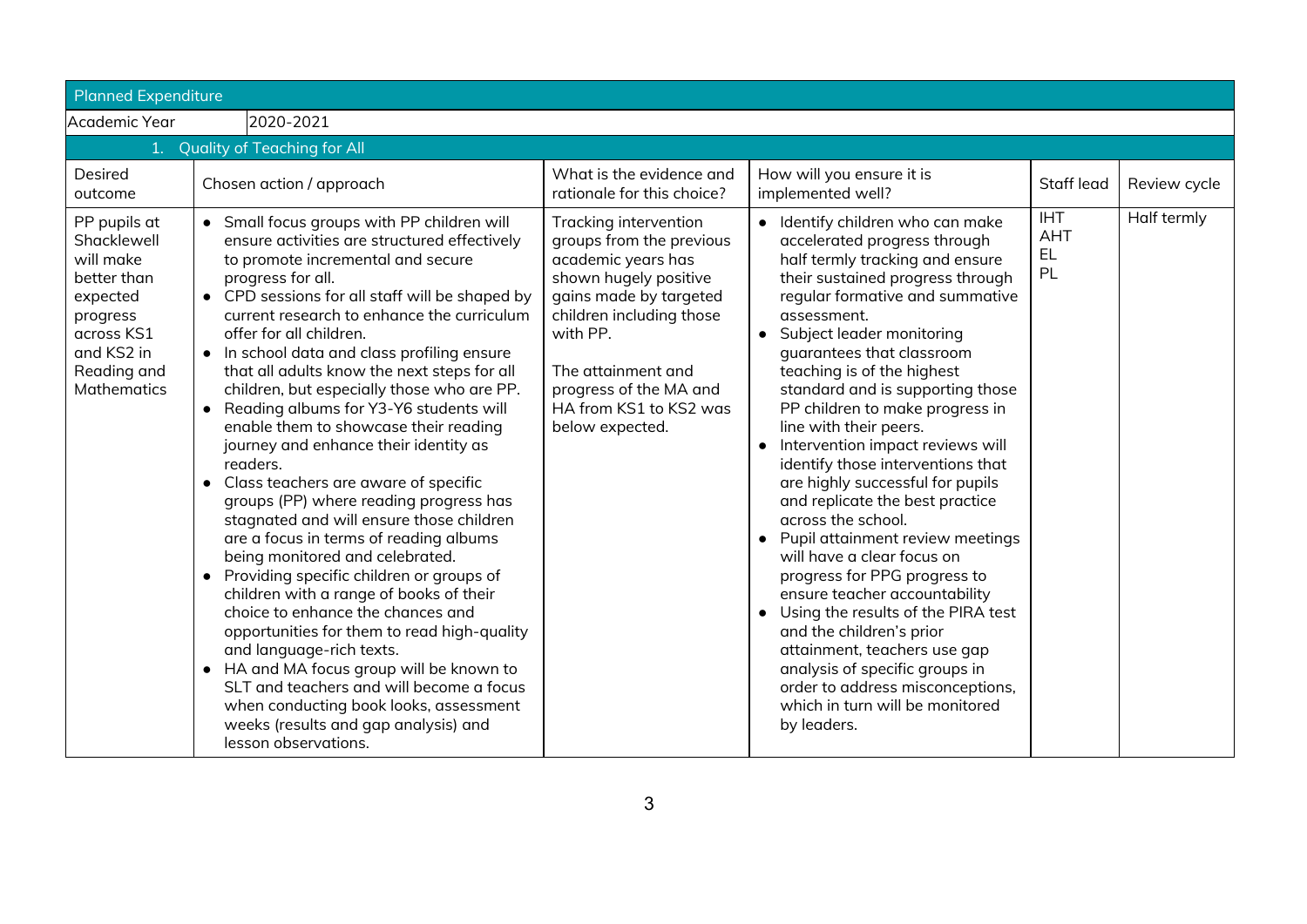| To ensure that<br>a higher<br>percentage of<br>all pupils<br>achieve<br>greater depth<br>in reading,<br>writing and<br>maths at the<br>end of KS1<br>and 2 | • Send children on local or national<br>inspirational maths days (at schools<br>within/outside the borough) and ensure<br>participation in external maths challenges<br>• Review of the mathematics mastery<br>programme and the challenge it presents<br>to children (MA,HA) in terms of the<br>activities provided<br>• Half termly monitoring of the progress of<br>the HA at the end of KS1 to the end of KS2<br>to ensure they're making expected or<br>better progress.<br>Maths lead to model inspirational maths<br>lessons to develop the practice of members<br>of staff that are high priority | Children meeting the GDS<br>for maths at the end of<br><b>KS2 was 15%</b>                                                                                                                                                                                                                                                                                                                  | • SLT to conduct book looks with a<br>focus on the challenge/<br>differentiation for the MA/HA in<br>maths<br>• Provide teachers with a resource<br>bank with activities that deepen<br>the learning of children in<br>mathematics to be used daily<br>Teachers to observe their peers<br>that model outstanding practice<br>in their teaching of mathematics<br>with regards to challenge<br>Using a triangulation of data<br>(book looks, data and lesson<br>observations), SLT team in<br>conjunction with the maths lead<br>and phase leaders, to monitor a<br>focus group of children in specific<br>year groups, tracking progress<br>made termly | <b>IHT</b><br><b>AHT</b> | Termly |
|------------------------------------------------------------------------------------------------------------------------------------------------------------|-----------------------------------------------------------------------------------------------------------------------------------------------------------------------------------------------------------------------------------------------------------------------------------------------------------------------------------------------------------------------------------------------------------------------------------------------------------------------------------------------------------------------------------------------------------------------------------------------------------|--------------------------------------------------------------------------------------------------------------------------------------------------------------------------------------------------------------------------------------------------------------------------------------------------------------------------------------------------------------------------------------------|---------------------------------------------------------------------------------------------------------------------------------------------------------------------------------------------------------------------------------------------------------------------------------------------------------------------------------------------------------------------------------------------------------------------------------------------------------------------------------------------------------------------------------------------------------------------------------------------------------------------------------------------------------|--------------------------|--------|
| All children at<br>Shacklewell<br>will experience<br>an enriching<br>and nurturing<br>curriculum.                                                          | • School leaders will review the enrichment<br>activities focused on raising the attainment<br>and aspirations of key groups of children,<br>including those whose attendance is below<br>national standards.<br>Regular trips, guest speakers and enriching<br>$\bullet$<br>lessons allow the children to flourish<br>academically.<br>The use of local resource centres allows for<br>artefacts and resources to come into<br>school to enhance learning opportunities                                                                                                                                  | As explored by the EEF,<br>children who experience a<br>wider breadth of<br>experiences achieve more<br>consistently and have a<br>wider pool of knowledge<br>from which to problem<br>solve.<br>Giving children access to<br>a rich learning<br>environment beyond the<br>school promotes a culture<br>of curiosity and love of<br>learning whilst also<br>closing gaps between<br>peers. | • Strategic planning ensures all<br>children explore their local area,<br>the wider city and invite quests<br>into their classroom.<br>• Pupil and parent voice indicates<br>that children are enjoying a wide<br>reaching and knowledge rich<br>curriculum.                                                                                                                                                                                                                                                                                                                                                                                            | <b>IHT</b><br><b>AHT</b> | Termly |
| <b>Total budgeted cost</b>                                                                                                                                 |                                                                                                                                                                                                                                                                                                                                                                                                                                                                                                                                                                                                           |                                                                                                                                                                                                                                                                                                                                                                                            |                                                                                                                                                                                                                                                                                                                                                                                                                                                                                                                                                                                                                                                         |                          | 95,000 |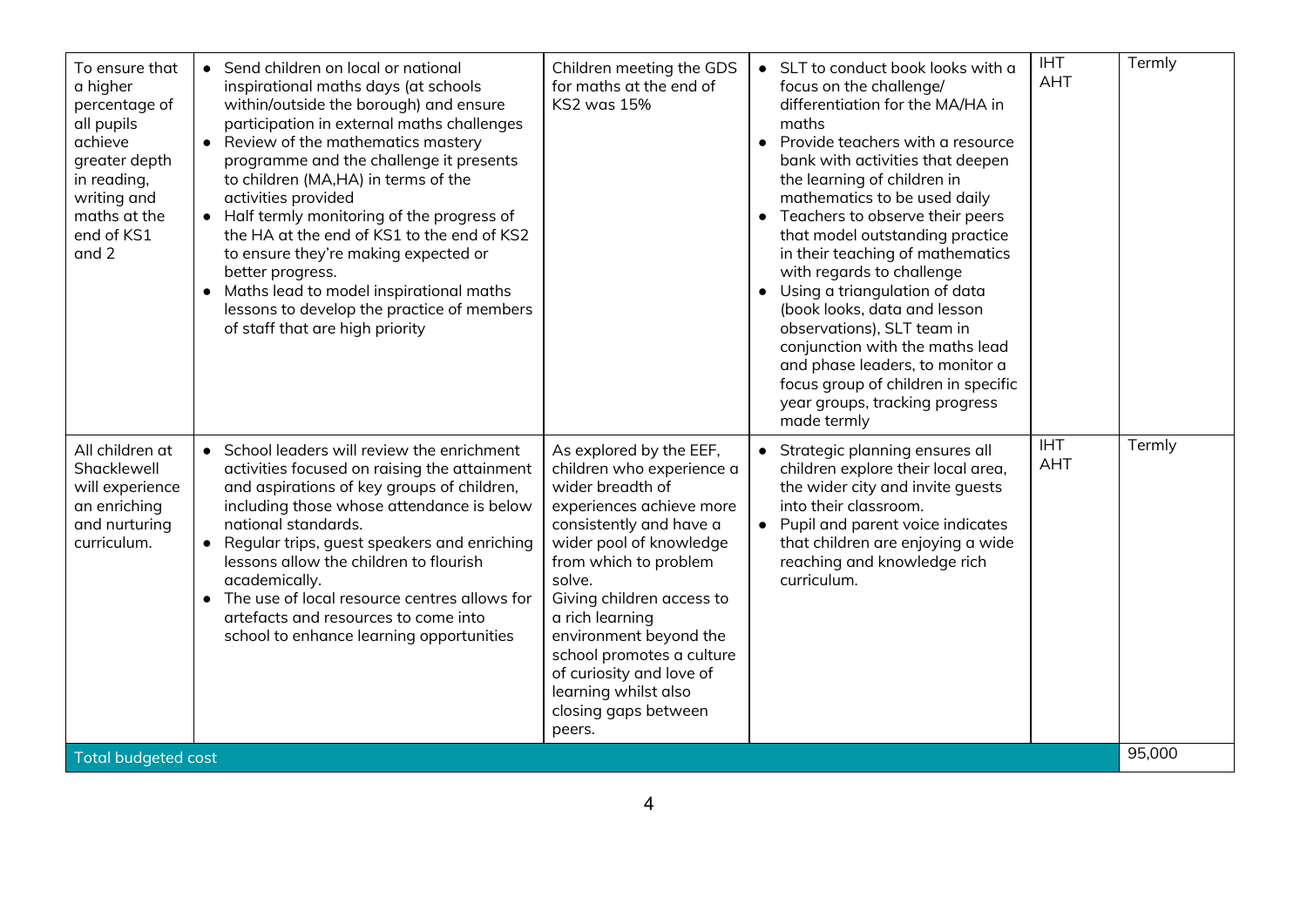|                                                                                                                       | 2. Targeted Support                                                                                                                                                                                                                                                                                                                                                                                                                                                                                   |                                                                                                                                                                                                                                                                                                                                                                                                                                                                  |                                                                                                                                                                                                                                                                                                                                                                                                                                                                                                                                                                                                                                                 |                          |              |
|-----------------------------------------------------------------------------------------------------------------------|-------------------------------------------------------------------------------------------------------------------------------------------------------------------------------------------------------------------------------------------------------------------------------------------------------------------------------------------------------------------------------------------------------------------------------------------------------------------------------------------------------|------------------------------------------------------------------------------------------------------------------------------------------------------------------------------------------------------------------------------------------------------------------------------------------------------------------------------------------------------------------------------------------------------------------------------------------------------------------|-------------------------------------------------------------------------------------------------------------------------------------------------------------------------------------------------------------------------------------------------------------------------------------------------------------------------------------------------------------------------------------------------------------------------------------------------------------------------------------------------------------------------------------------------------------------------------------------------------------------------------------------------|--------------------------|--------------|
| Desired<br>outcome                                                                                                    | Chosen action / approach                                                                                                                                                                                                                                                                                                                                                                                                                                                                              | What is the evidence<br>and rationale for this<br>choice?                                                                                                                                                                                                                                                                                                                                                                                                        | How will you ensure it is implemented<br>well?                                                                                                                                                                                                                                                                                                                                                                                                                                                                                                                                                                                                  | <b>Staff</b><br>lead     | Review cycle |
| Families of all<br>children will<br>be given<br>strategies on<br>how best to<br>improve their<br>child's<br>learning. | • To continue to deliver parental<br>workshops for RWI, ILD, SFA, maths,<br>English and Curriculum.<br>• To continue to provide opportunities for<br>parents to engage in their child's<br>learning.<br>• To ensure all parents are invited and<br>encouraged to attend workshops and<br>in-school learning opportunities with<br>their children.<br>Parents of children who are PP will<br>receive support through targeted<br>workshops and 1-1 sessions with senior<br>leaders and class teachers. | Activities that involve<br>parents in supporting<br>their child's learning can<br>be effective providing<br>there is sufficient<br>monitoring and<br>evaluation in place.<br>(Suffolk Learning,<br>2014-2015).<br>Workshops are planned<br>and designed with key<br>'hard to reach' groups in<br>mind including fathers<br>and those who with EAL<br>and/or PP to equip them<br>with strategies to<br>support their children to<br>make accelerated<br>progress. | • Continued 'Come learn with me'<br>sessions and coffee mornings with<br>families promote good behaviour,<br>attendance and enjoyment of school.<br>Robust communication ensures all<br>$\bullet$<br>parents and targeted groups are<br>given notice and encouraged to<br>attend workshops.<br>• SLT to build on the network of<br>external professionals to support<br>families, including through the<br>CAHMS partnership.<br>• Teachers will cultivate positive<br>relationships with parents and<br>continue to have an open dialogue<br>with them to ensure transparency<br>and an awareness of wider<br>opportunities within the school. | <b>SLT</b><br>CL         |              |
| An increased<br>number of<br>parents apply<br>for pupil<br>premium<br>grant funding<br>across EYFS<br>and KS1.        | Administrative support for families<br>$\bullet$<br>looking to claim FSM in order to identify<br>them as PP.<br>• Signposting support that is available<br>from other agencies and professionals.<br>Subsidised school uniforms for children<br>who are PP.                                                                                                                                                                                                                                           | As stated by the EEF<br>when schools are reliant<br>on parents to apply for<br>PP, it reduce overall<br>funding. Shacklewell is<br>committed to<br>signposting PP support<br>for those who are<br>potentially eligible.                                                                                                                                                                                                                                          | Monitoring of admission process to<br>$\bullet$<br>ensure that families new to<br>Shacklewell who are PPG are<br>provided with additional support and<br>advice for claiming FSM and other<br>benefits.<br>• SIMS monitoring to cross check<br>families who are PP with those<br>claiming FSM.                                                                                                                                                                                                                                                                                                                                                  | <b>SLT</b><br><b>SAO</b> |              |
| <b>Total budgeted cost</b>                                                                                            |                                                                                                                                                                                                                                                                                                                                                                                                                                                                                                       |                                                                                                                                                                                                                                                                                                                                                                                                                                                                  |                                                                                                                                                                                                                                                                                                                                                                                                                                                                                                                                                                                                                                                 | £39,010                  |              |